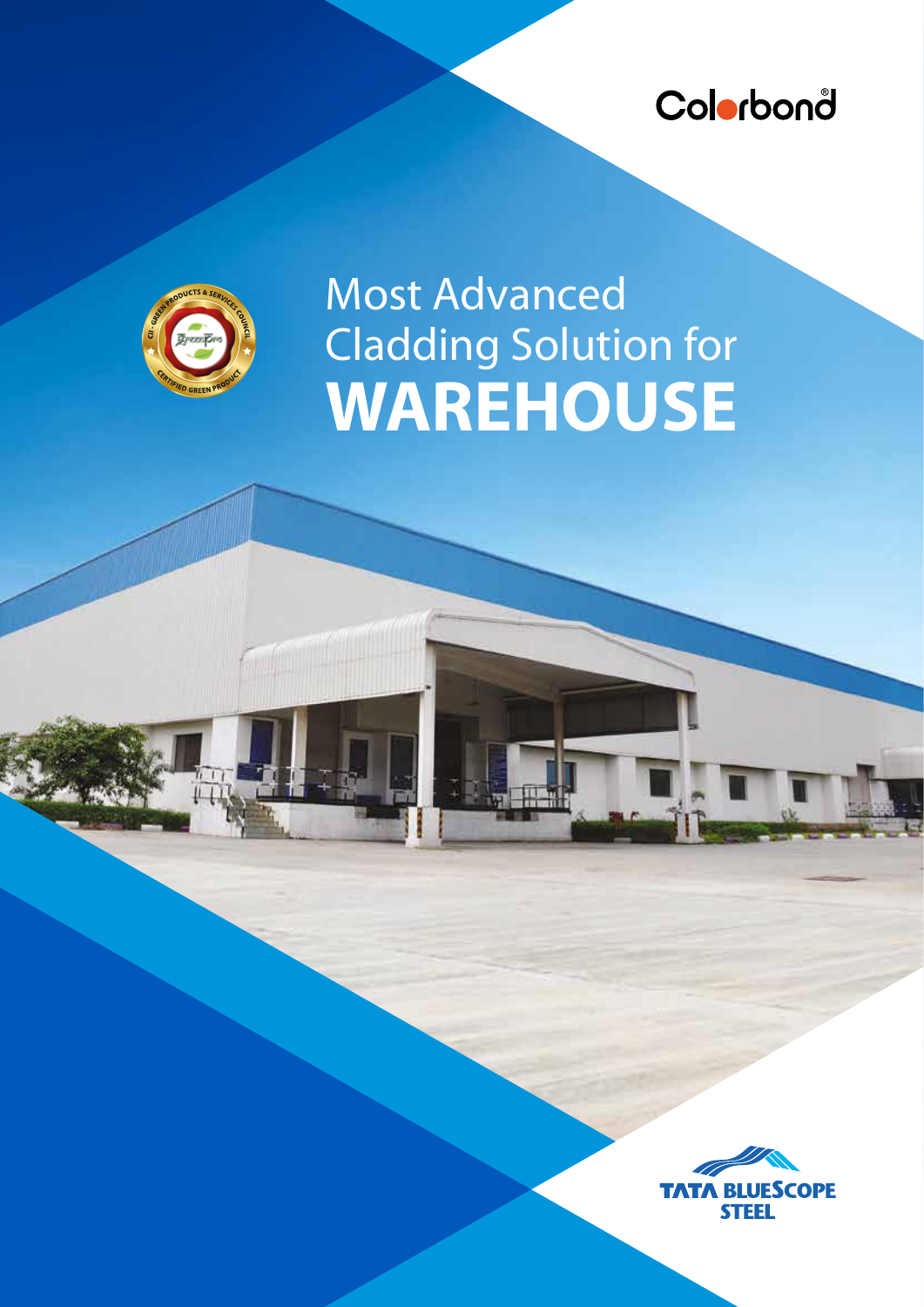World class companies derive their efficiencies from advanced warehousing and logistic capabilities. Selection of the right cladding material for construction of a warehouse is imperative. Roofing is one of the critical building components that ensures longevity of the building and protection of goods under extreme weather conditions.

COLORBOND® steel is world's most advanced pre-painted steel product. Its base metal thickness ranges between 0.30mm to 1.30mm and widths from 900mm to 1250mm. It is available in vibrant colours, in grades ranging from 300MPa to 550MPa. With a strong presence in South Asian region, Tata BlueScope Steel offers COLORBOND® steel - technologically advanced colour coated steel product.

## The Best ROOFING MATERIAL for your Modern WAREHOUSE

#### Top Coat

- Universal Corrosion Inhibitive Primer Conversion Coating
- ZINCALUME® (55% Al-Zn alloy coated steel substrate)
- Conversion Coating Universal Corrosion Inhibitive Primer Backing Coat

**Cross Section of COLORBOND® steel**

2

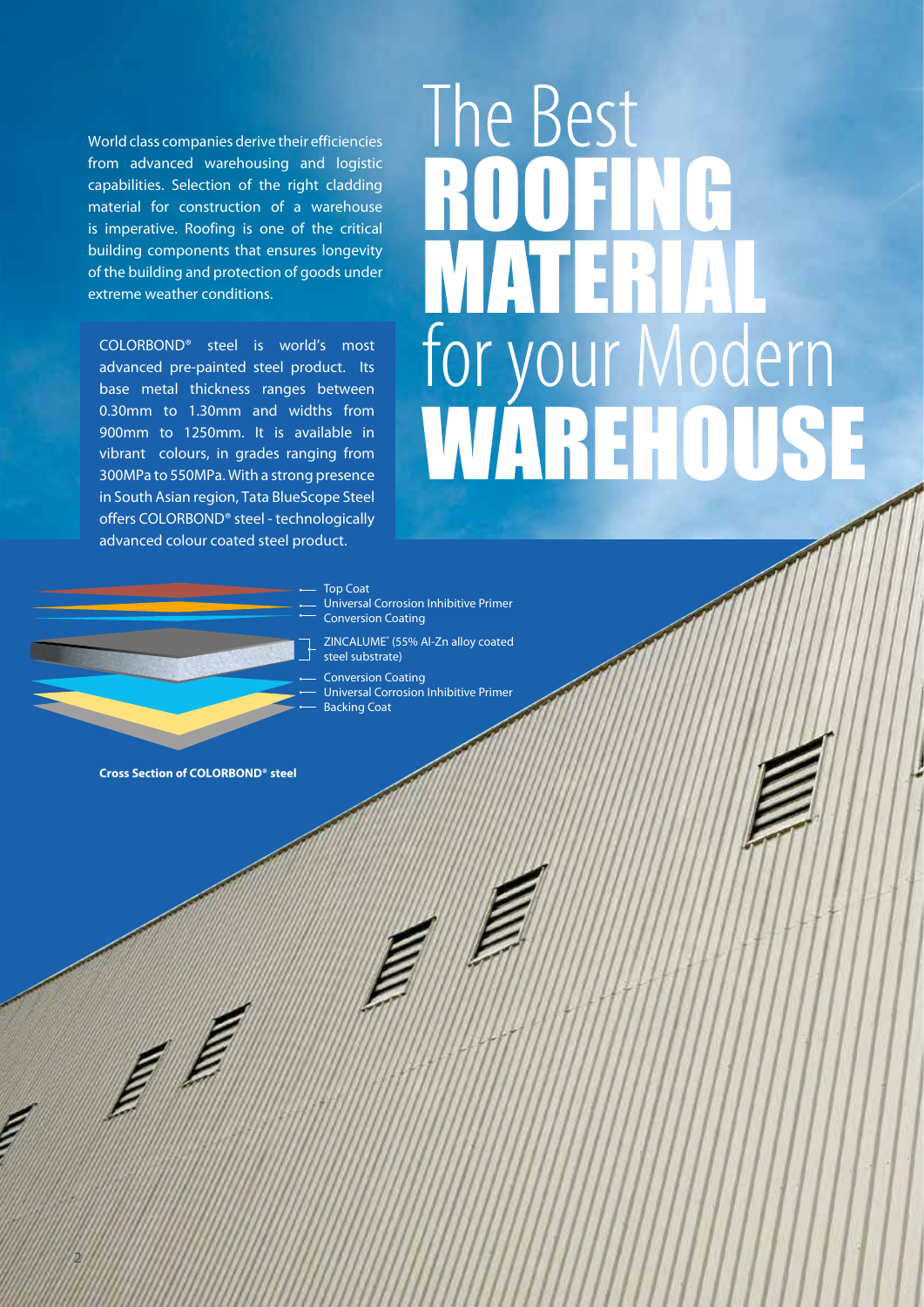THERMALLY<br>EFFICIENT EFFICIENT ENVIRONMENT

> $6^0$ C

#### $\overline{\mathbf{Q}}$ **H**<sub>Z</sub> بیا A N T LY LONG  $\mathbf u$ R t<br>Li w

MAINTENANCE FREE

 $\mathbf{v}$ 

**ALL AND** 

W. OHD UNOT

 $\mathbf{C}^{\bullet}$ 

 $\mathbf{P}_{\mathbf{A}}$ 

# DUSTRY 118

Warehousing demand is growing at a rapid pace with a focus on innovation, cost, speed of delivery and versatility. A structure which is safe, durable, absorbs less heat & incurs minimum maintenance is critical for warehousing sector.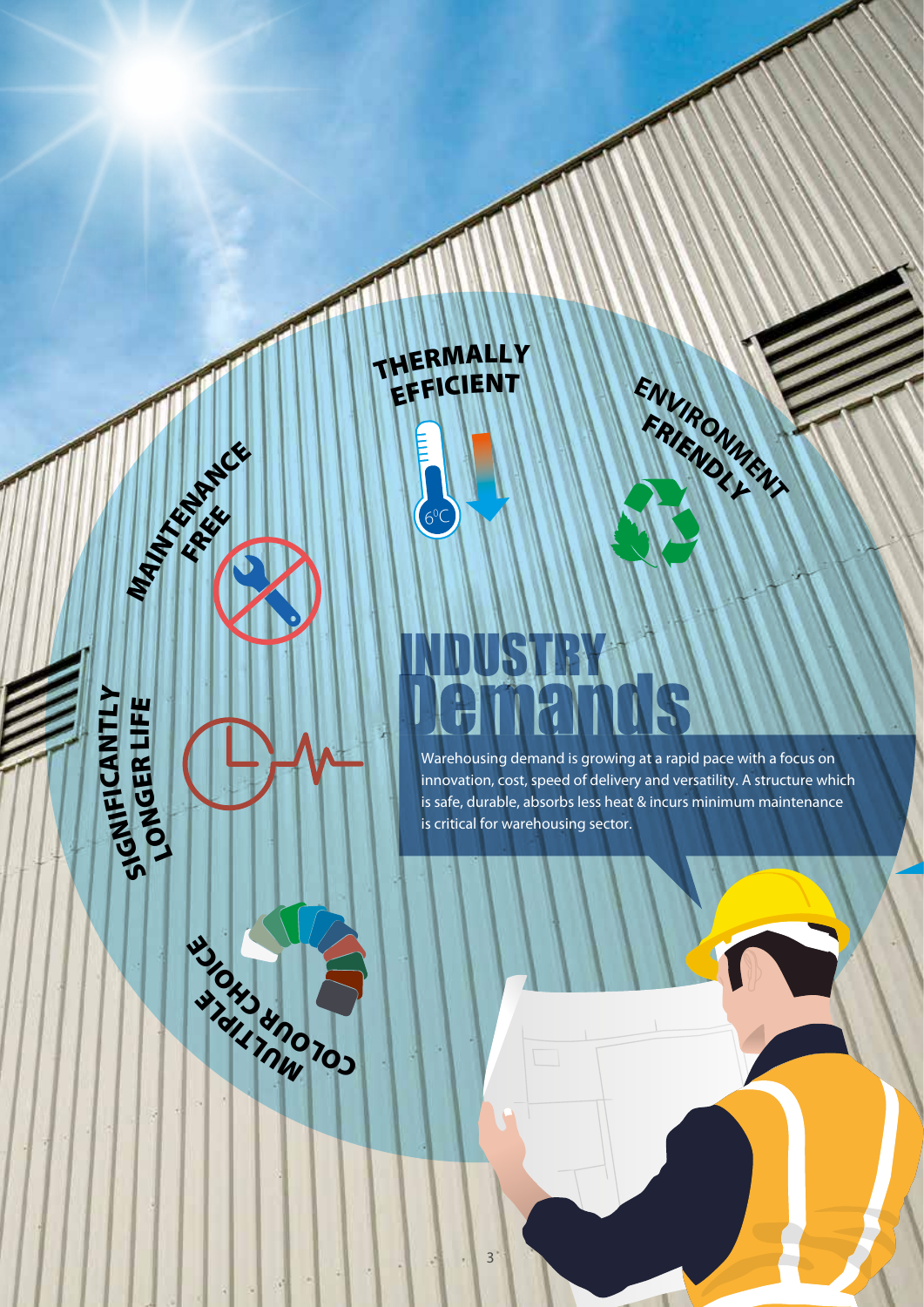## The **COLORBOND®** Edge

#### Superior Aesthetics & Design Flexibility

COLORBOND® steel is available in aesthetically appealing colours. Its viability in a number of profiles, makes COLORBOND® steel the ultimate choice for creating customised, signature styled structures.

### Proven Performance

Backed by advanced technology and continuous research & development, COLORBOND® steel has been rigorously tested under real world conditions for more than five decades.

I

 $\overline{1}$ 

 $6<sup>0</sup>$ C

#### **THERMATECH™**

The Solar Reflectance Technology in COLORBOND® steel lowers inside temperature by absorbing less heat. It reduces the annual energy consumption by up to 15%\* & inside temperature by up to  $6^{\circ}C^{**}$ . It is RoHS compliant, does not contain heavy metals; making it recyclable, reusable and apt for rain water harvesting.

\*Depending on level of insulation, colour, building shape, orientation and ambient temperature. \*\*Depending on the colour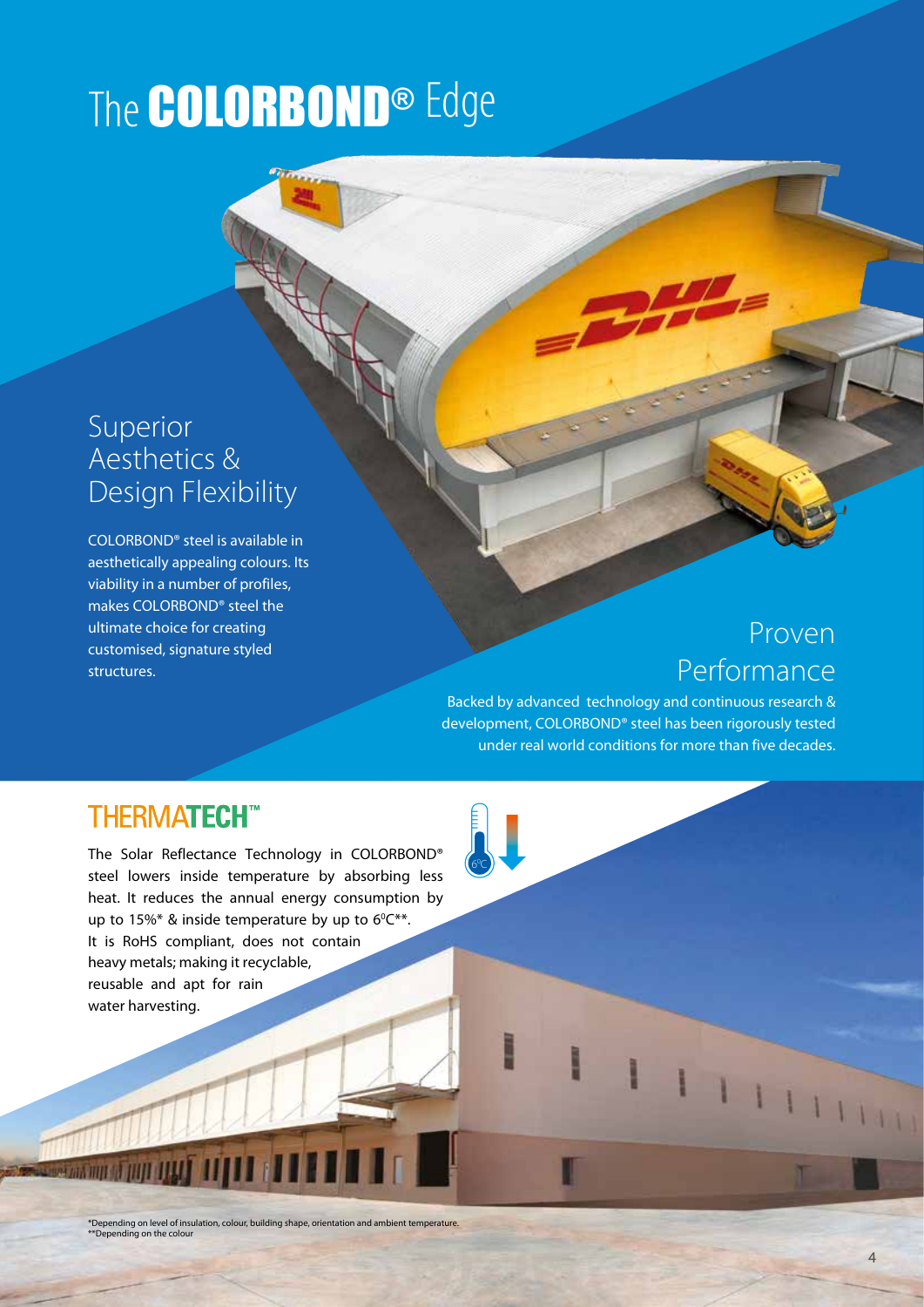## Colorbond

## Ideal solution for **severe environments**

#### Excellent Corrosion Resistance

Tata BlueScope Steel makes cladding material wellsuited for coastal regions and toxic industrial zones. COLORBOND® Ultra offers excellent corrossion resistance. Its high quality paint system ensures resistance to rusting, fading and chalking; outlasting other roofing materials.